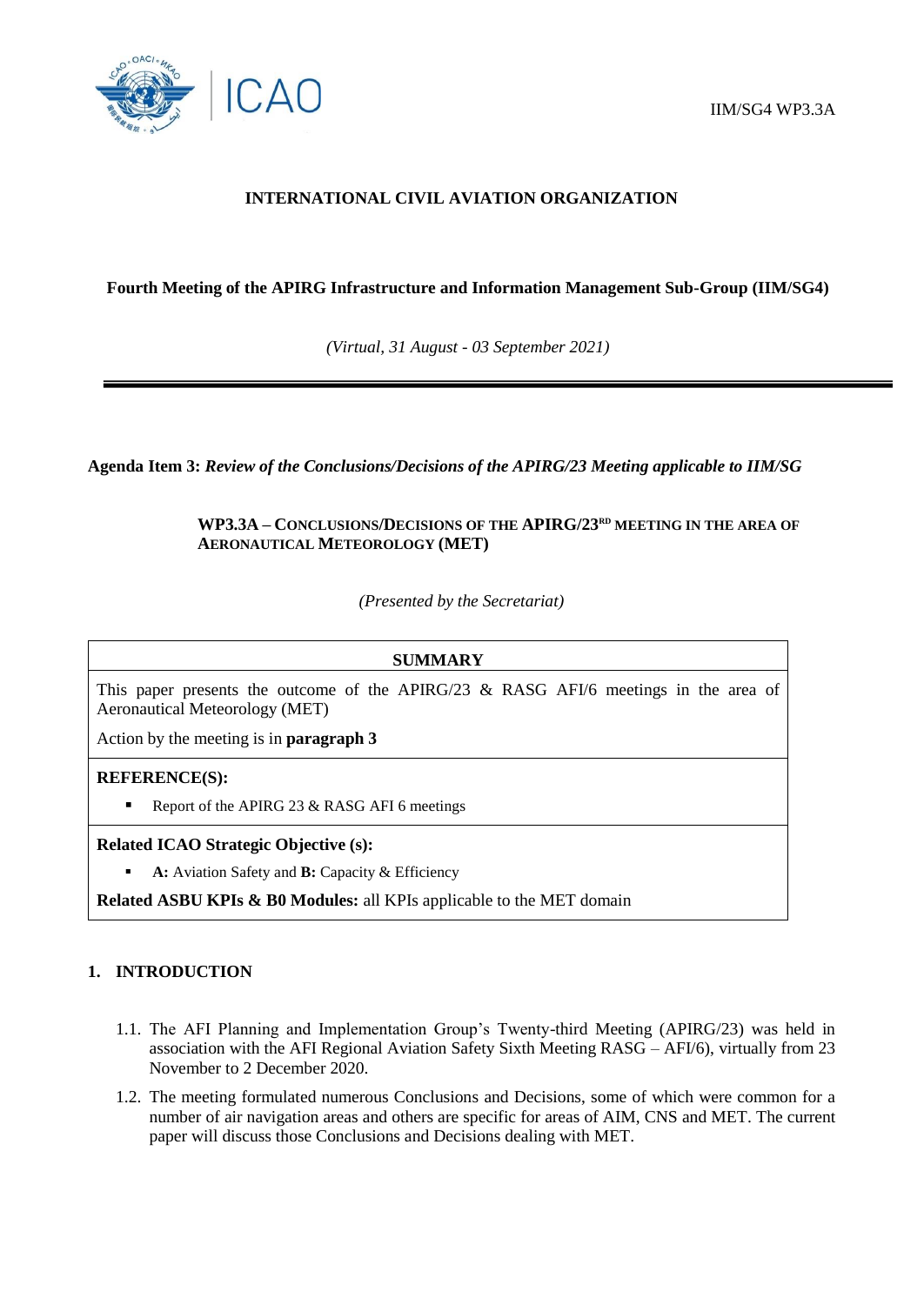# **2. DISCUSSIONS**



2.1. The APIRG/23 Meeting formulated six conclusions in MET area. The status of the implementation of those conclusions is represented graphically in Figure 1.

*Figure 1 Status of the implementation of APIRG/23 Conclusions and Decisions in MET*

- 2.2. The following three conclusions have been completely implemented:
	- 2.2.1.Conclusion 23/27 Adoption of the MET Project 1 and MET Project 2 Terms of Reference and their deliverables for  $2021 - 2022$ ;
	- 2.2.2.Conclusion 23/29 Establishment of a Regional Space Weather Project; and
	- 2.2.3.Conclusion 23/30 Development of Action Plans for the implementation of Space Weather requirements;
- 2.3. The APIRG23 meeting also agreed on Conclusion 23/20 that is related to the AFI ICAO Meteorological Information Exchange Model (IWXXM) Implementation Guideline and development of capabilities of handling data in digital format:

*APIRG/23 Conclusion 23/20: AFI IWXXM Implementation Guideline and development of capabilities of handling OPMET data in digital format*

**That;**

**In the framework of the ICAO Annex 3 provision related to the IWXXM, and to improve the exchange of OPMET data in digital format,**

- **a) The Secretariat, finalize the AFI IWXXM Implementation Guideline document as contained in Appendix XX and make it available to States not later than 15 January 2021;**
- **b) States be invited to expedite the development of IWXXM capabilities for exchange of OPMET data in digital format in accordance with ICAO Annex 3;**
- **c) States that have developed capabilities for exchange of OPMET data in digital format are encouraged to enter into bilateral/multilateral agreements for testing of their systems; and**
- **d) COM Project 2, consider the provision of the AFI AMHS Manual and integrate an appendix focusing on the AMHS Profile for OPMET IWXXM in line with the EUR AMHS Manual.**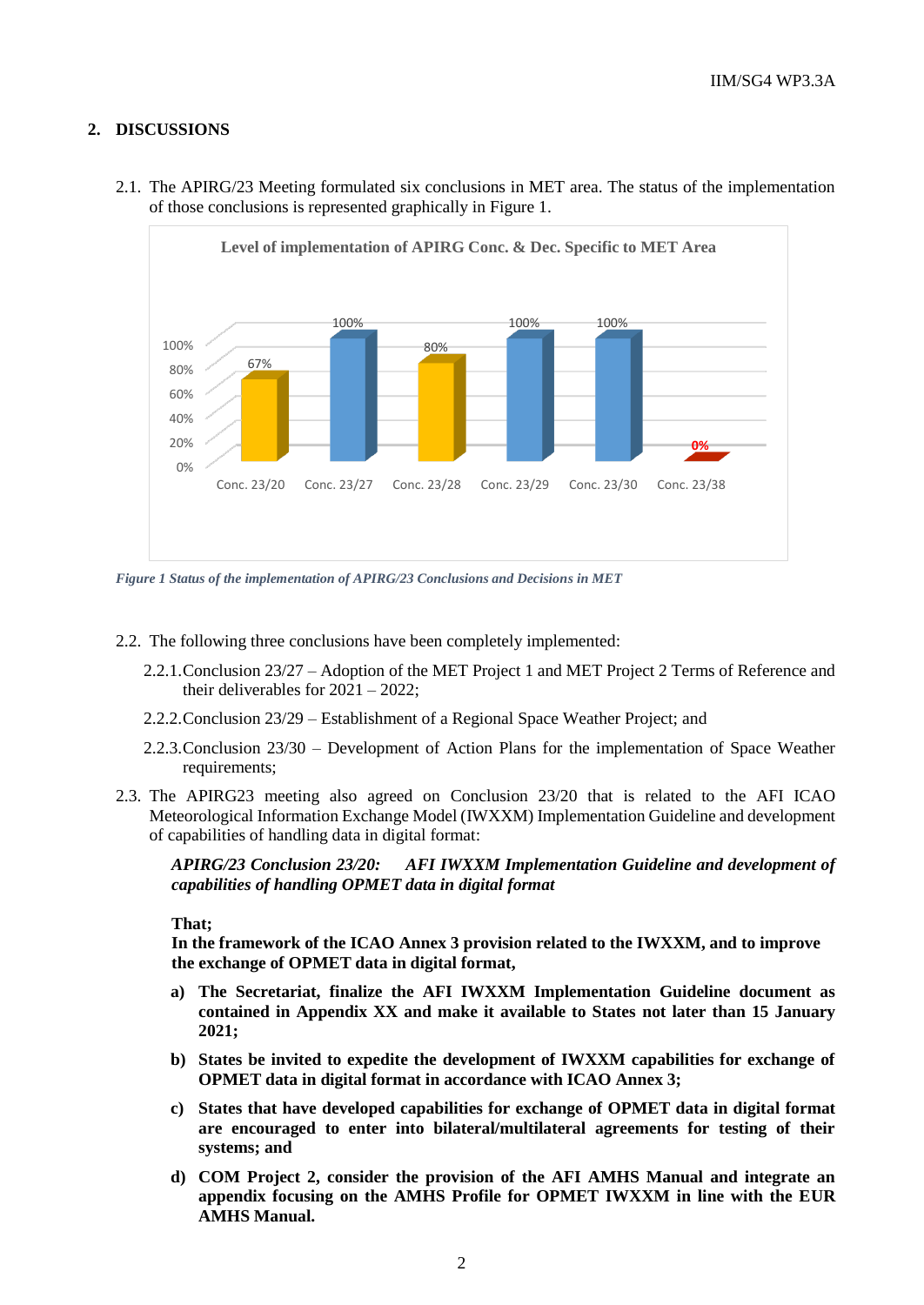- 2.3.1.The States were notified of the availability of the Guideline on the ICAO website through State Letter ES AN 8/6 – 05530 dated 12 January 2021. In addition, APIRG23/20 encouraged States that have developed capabilities for exchange of OPMET data in digital format to enter into bilateral/multilateral agreements for testing of their systems.
- 2.3.2.Based on the coordination actions by the Secretariat with the RODBs Dakar and Pretoria, and according to the Report presented by IIM/SG MET Project 2 at the 19 April 2021 Meeting of APIRG IIM\_SG MET Project 1, it has been noted with satisfaction that the transition towards the IWXXM format in the AFI Region has been undertaken. However, some issues are still to examined in order to ensure an harmonized implementation of the IWXXM Model in the Region, which include the followings :
	- a) Unavailability of formal Intra-regional plans on AMHS infrastructure/links and IWXXM data exchange between the RODBS and between the ROCs and RODBs.
	- b) Unavailability of established Intra-regional implementation plans on IWXXM data exchange by the States to their ROC /IROG /BCC.
	- c) A bilateral agreement between IROGs, including bi-lateral or regional translation agreement are to established in some cases.
- 2.3.3.The meeting is invited to recall the discussions during the AFI IWXXM Workshop, which was conducted from 15 to 16 September 2020. It was discussed, among other topics, the prospects for Traditional Alphanumeric Code (TAC) to IWXXM translation agreements in the AFI Region. The meeting is invited to review the proposed sample request form (**Appendix A**) for TAC to IWXXM translation services allowing AFI States to have some OPMET data translated from TAC to IWXXM form by their associated Data Translation Centre..
- 2.4. APIRG Conclusion 23/28 deals with the Development of Volcanic Ash Contingency Plans and Conduct of Volcanic Ash exercises in the AFI Region. The said conclusion is formatted as follows :

# *APIRG/23 Conclusion 23/28 Development of Volcanic Ash Contingency Plans and conduct of Volcanic Ash exercises in the AFI Region*

That,

**In view of the need for the provision of information to airlines and en-route aircraft before and during a volcanic eruption:** 

- **a) the State Volcano Observatories in Table MET I-1 provide their updated contact details to the Secretariat by 29 January 2021 for sharing with the States/Organizations;**
- **b) States that have not developed volcanic ash contingency plans and conducted Volcanic Ash exercises should do so, using the guidance in the AFI Volcanic Ash Contingency Plan as contained in Appendix H of the AFI Regional ATM Contingency Plan by 30 June 2021; and**
- **c) ICAO assist in planning and conducting a coordinated regional Volcanic Ash exercise by 31 December 2021.**
- 2.4.1.Actions b) and c) have been completed. The Secretariat through State Letter T10/21-0002 dated 19 January 2021, collected the Contact details of AFI State Volcano Observatories (SVOs). The meeting is invited to note that there are some SVOs that are yet to provide updated contact details to ICAO. Recalling on the recent eruption of the Nyiragongo Volcano in the Democratic Republic of Congo (DRC), the SVOs play the important role notifying their corresponding ACC/FIC, MWO and VAAC of significant pre-eruption volcanic activity, a volcanic eruption and/or volcanic ash in the atmosphere. The SVOs Contact details are also crucial for the upcoming inaugural AFI Volcanic Ash Exercise expected to be conducted before the end of the year. The status quo of the updated details is provided in **Appendix B** of this Paper.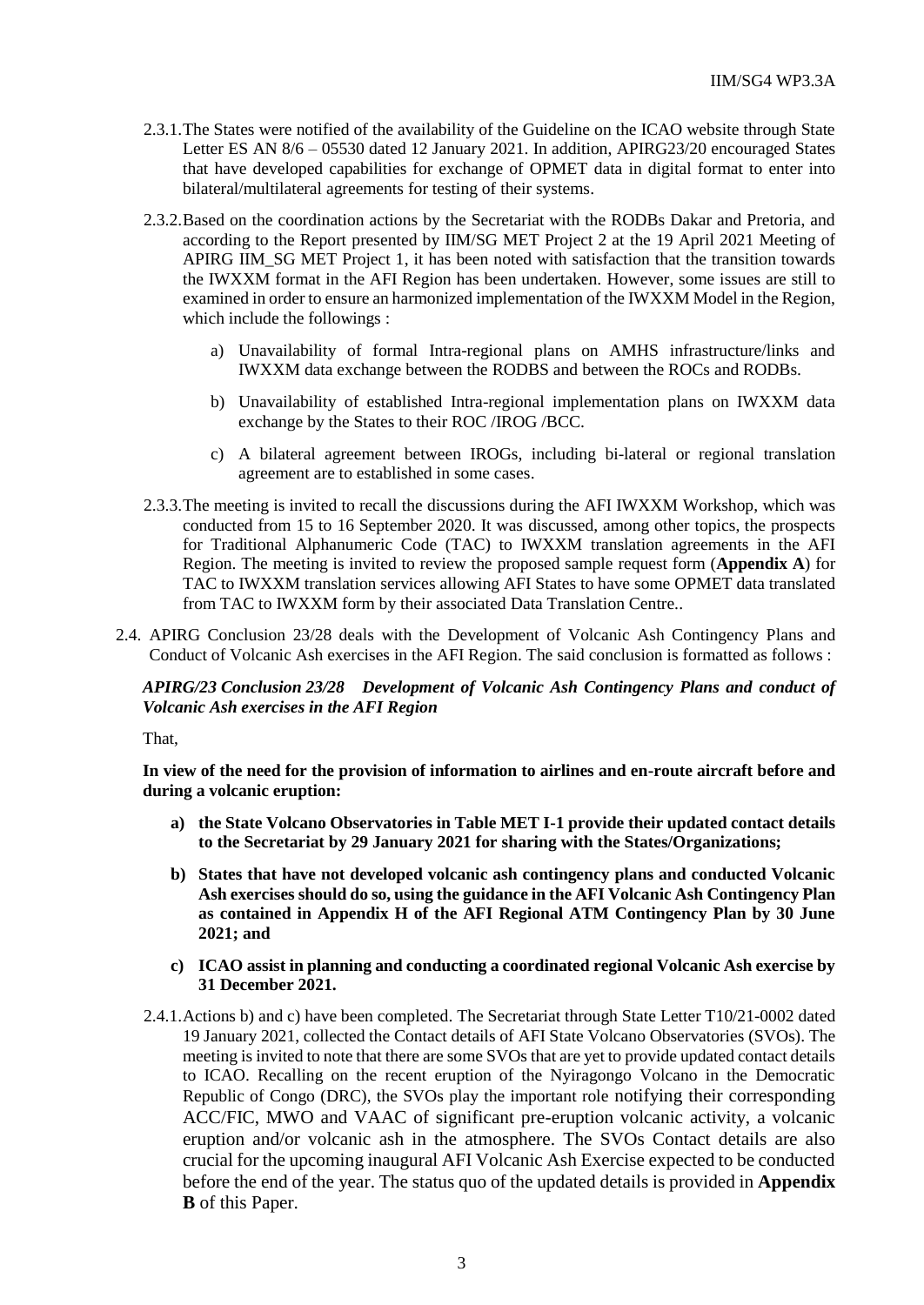- 2.4.2.Regarding action c) the following was achieved:
	- a) The Secretariat assisted States with a workshop on the conduct of a volcanic ash exercise in April 2021. Around 227 participants from 28 AFI States, International Organizations (ASECNA, CANSO, IATA, WMO), AFI VAAC Toulouse and ICAO ESAF, EUR/NAT and WACAF Regional Offices participated tin this workshop.
	- b) The Secretariat assisted with the development of guidelines (Appendices C and D to this WP) related to the volcanic ash Exercises including the drafting of Volcanic Ash Exercise Operational Instructions (AFI VOLCEX OPINS) and the Volcanic Ash Exercise Directive that have been presented to APIRG IIM/SG MET Project 2.
	- c) In line with this Conclusion 23/28 of APIRG/23, the AFI VACP (**Appendix E** to this Paper) has been presented by the Secretariat AFI Regional Workshop on the Conduct of Volcanic Ash Exercise held virtually in April 2021, and reviewed by the Virtual Workshop on the AFI Regional Contingency Plan Review and Implementation Coordination in June 2021.
	- d) The coordination for the preparation of the AFI Volcanic Ash Exercise under the responsibility of the APIRG IIM/SG MET Project 2 and technical lead by Cape Verde is still ongoing under the close coordination of the ICAO ESAF and WACAF Offices.
- 2.5. The Conclusion 23/38 is yet to be completed. The said conclusion is formulated as follows:

*APIRG 23 Decision 23/38 RHWAC/MWOs collaboration experimentation and development of the Regional Hazardous Weather Advisory Center (RHWAC)*

**That, in order to harmonize ongoing initiatives and activities of the METP related to the Regional Hazardous Weather Advisory Center (RHWAC) Work Stream:** 

- **a) the experimentation of RHWAC coordination between the ASECNA zone and other AFI States be considered for further deliberations under the MET Project 1 of the IIM/SG; and**
- **b) the activities related to the establishment of RHWAC(s) for the provision of harmonized information on a global scale of dangerous en-route weather conditions for aviation be aligned to the developments within the METP WG-MISD.**
- 2.5.1.Discussions are ongoing between the APIRG IIM/SG MET Project 1 and ASECNA to coordinate the consideration and the implementation of the said conclusion.

### **3. ACTIONS BY THE MEETING**

- 3.1. The meeting is invited to:
	- a) Take note of the information contained in this paper;
	- b) Consider the following conclusions:

#### *3.2. Draft Decision 4/xx - AFI Volcanic Ash Contingency Plan*

**That, in order to provide Sates /Organizations with standardized guidelines and procedures for the provision of information to airlines and en-route aircraft before and during a volcanic eruption;** 

**The meeting endorse the draft AFI ATM Volcanic Ash Contingency Plan, Edition 2021 (AFI VACP, Ed 2021) for submission to APIRG at its 24th Meeting for approval.**